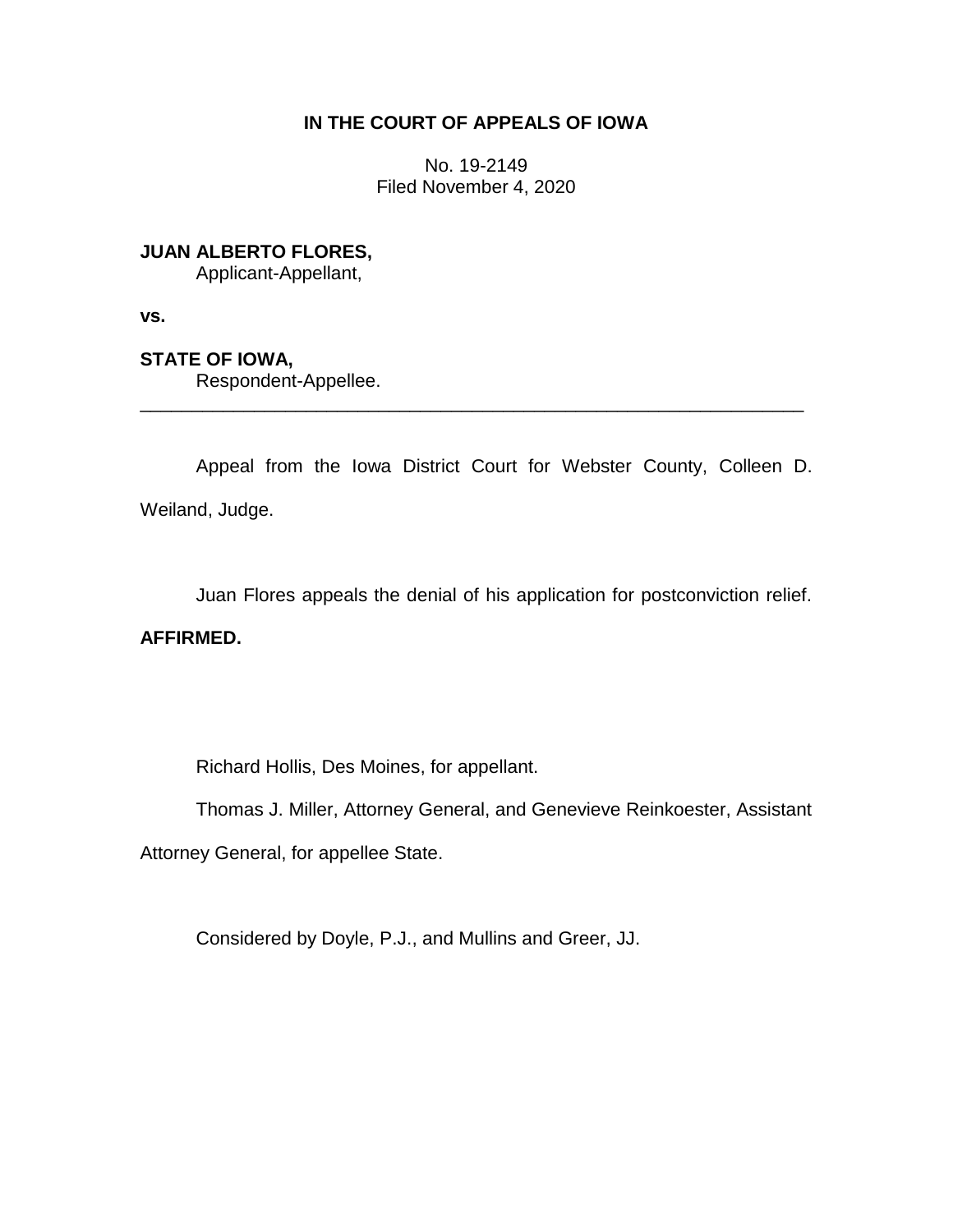## **DOYLE, Presiding Judge.**

 $\overline{a}$ 

Juan Flores appeals the denial of his application for postconviction relief (PCR) after pleading guilty to second-degree robbery in 2016. Flores never moved in arrest of judgment and thus waived a direct challenge to any defect in the plea proceedings. *See* Iowa R. Crim. P. 2.24(3)(a); *State v. Straw*, 709 N.W.2d 128, 132 (Iowa 2006). Instead, Flores directly appealed his conviction, claiming his failure to move in arrest of judgment resulted from ineffective assistance of his trial counsel. *See Straw*, 709 N.W.2d at 133 (stating that a defendant is not barred from challenging a guilty plea if the failure to move in arrest of judgment resulted from ineffective assistance). In *State v. Flores*, No. 16-0663, 2017 WL 706323, at \*1 (Iowa Ct. App. Feb. 22, 2017), this court affirmed his conviction but preserved his ineffective-assistance claim for PCR.<sup>1</sup>

In 2018, Flores filed a PCR application asking the court to vacate his conviction, raising several claims of ineffective assistance of counsel. The PCR court denied the application after finding Flores failed to prove his claims. On appeal, Flores claims the PCR court erred because his trial counsel was ineffective by failing to ensure he understood the mandatory minimum sentence and his constitutional right to confront and cross-examine witnesses against him. He also

<sup>&</sup>lt;sup>1</sup> Flores raised two claims of ineffective assistance of counsel on direct appeal. Because the record was inadequate to address the prejudice prong of his claim regarding the alleged failure to inform him of his right to cross-examine witnesses, we preserved it for PCR. *Flores*, 2017 WL 706323, at \*1. But we found Flores failed to show his trial counsel breached an essential duty by failing to ensure he was properly informed of the mandatory minimum sentence. *Id.* Flores resurrected his claim about the mandatory minimum sentence in his PCR application, and the PCR court addressed its merits based on other evidence presented at the PCR trial unavailable on direct appeal.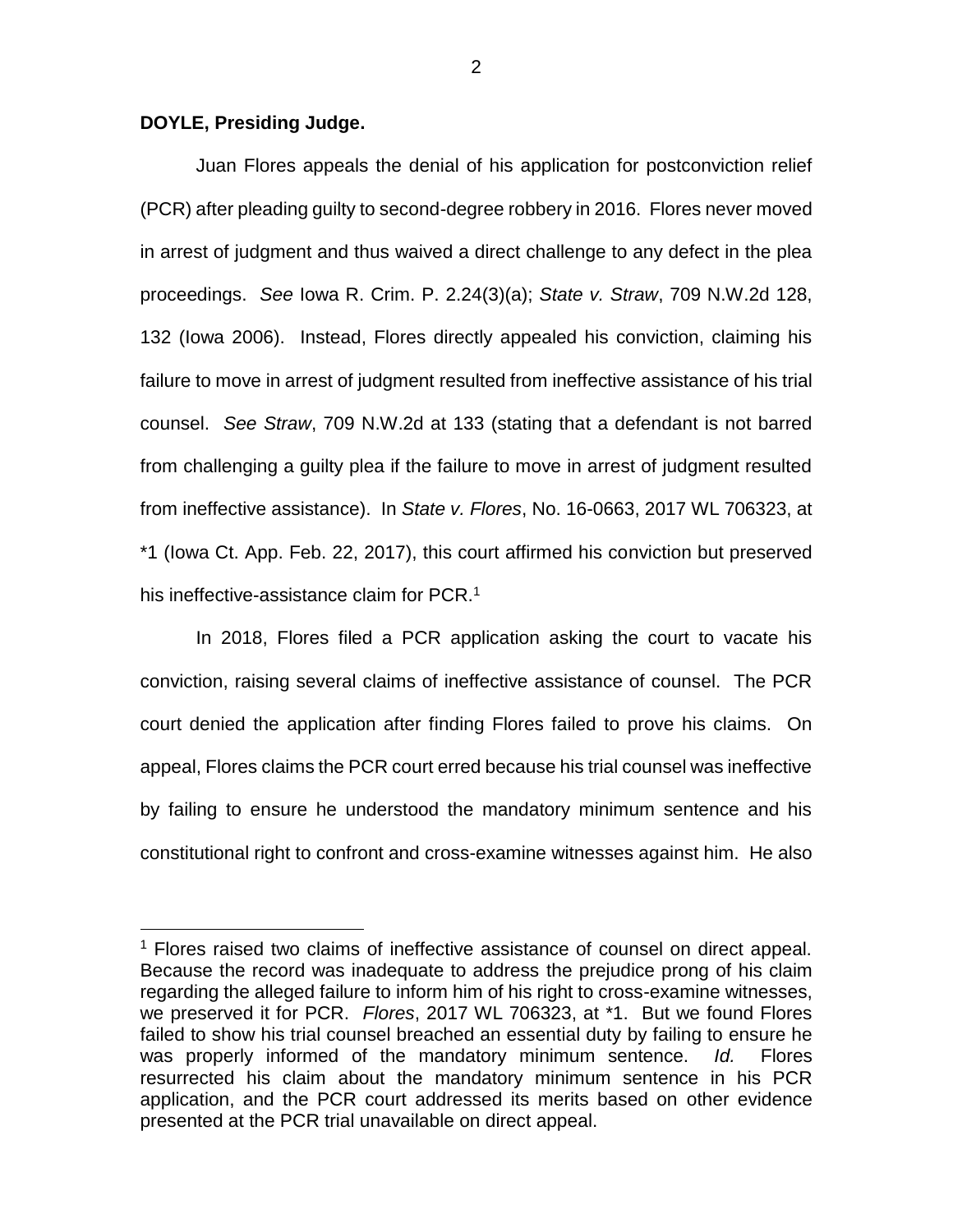argues his trial counsel was ineffective by failing to advise him regarding a possible change to the robbery statute.

We review ineffective-assistance claims de novo. *See Straw*, 709 N.W.2d at 133. To succeed on a claim of ineffective assistance of counsel, a defendant must show counsel breached a duty and prejudice resulted. *See id*. A defendant must prove both elements by a preponderance of the evidence. *See id.* A breach of duty occurs when counsel's performance falls below the standard of a reasonably competent attorney. *See id.* Prejudice results when "there is a reasonable probability that, but for counsel's errors, [a defendant] would not have pleaded guilty and would have insisted on going to trial." *Id.* at 138.

We begin with Flores's claim that he was not adequately informed about the mandatory minimum sentence. "Before accepting a plea of guilty, the court must address the defendant personally in open court and inform the defendant of, and determine that the defendant understands . . . [t]he mandatory minimum punishment, if any, . . . provided by the statute defining the offense to which the plea is offered." Iowa R. Crim. P. 2.8(2)(b)(2). At the guilty plea hearing, the prosecutor restated the plea agreement: "Pursuant to that plea agreement, the Defendant will be sentenced to a period not to exceed ten years to the Department of Corrections. Again, pursuant to 902.12(5), there is a seventy percent mandatory minimum period of incarceration." The court reiterated the sentence during the colloquy with Flores, informing him that he "could be sent to prison for up to ten years" and that pleading guilty to a forcible felony "requires that a seventy percent of the term be served." Flores stated he was aware of this. But before sentencing, Flores later wrote his attorney stating he wanted to withdraw his guilty plea

3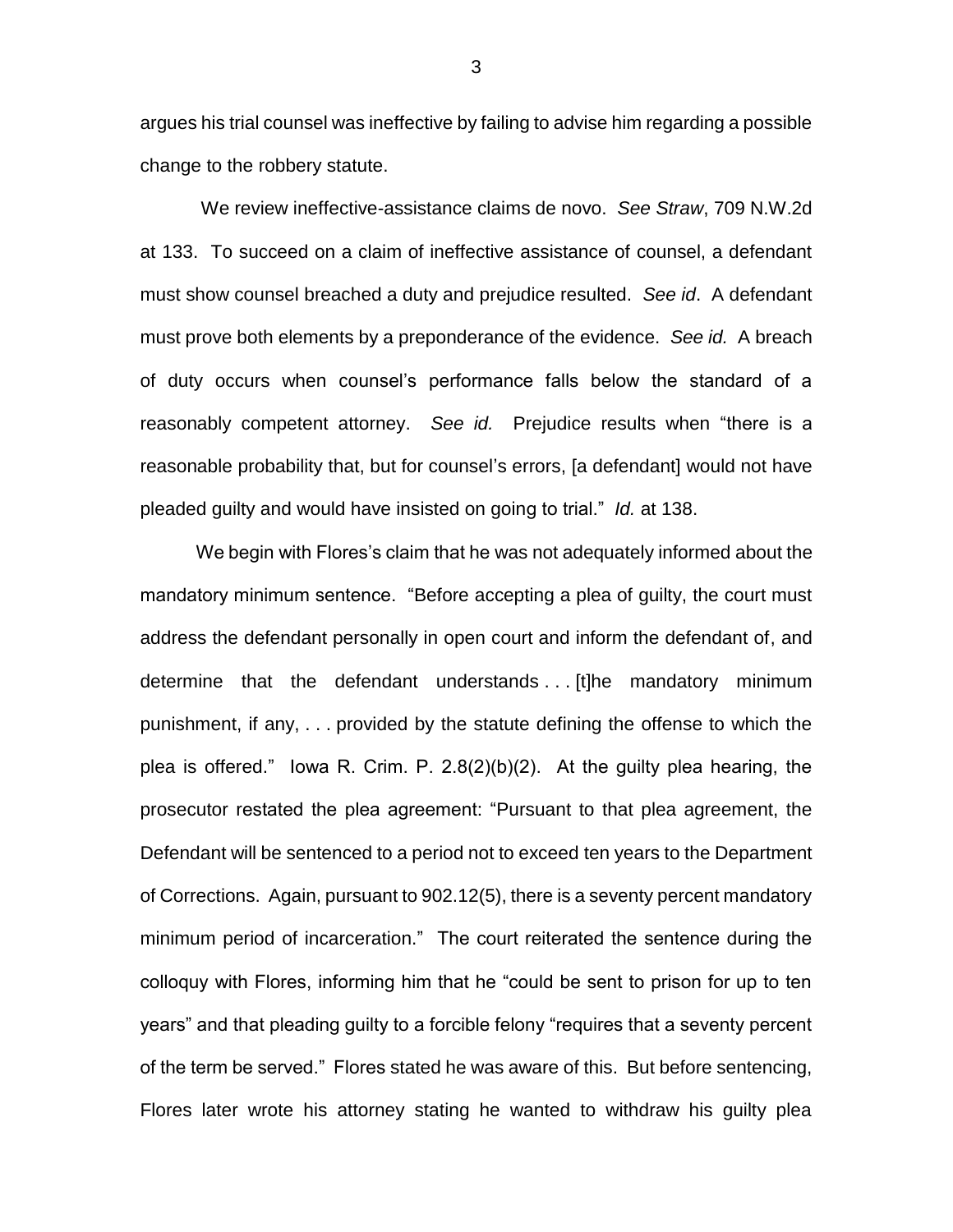because he thought "7 straight years at this point in my life is like a life sentence." Counsel moved in arrest of judgment stating that Flores "was not fully aware of the sentencing consequences of this plea." But Flores withdrew the motion before sentencing, and the court sentenced Flores to "a term not to exceed ten years in prison with a requirement that you are not eligible for parole until you've served that mandatory minimum of 70 percent."

Flores complains that when he entered his guilty plea, "he did not understand that the requirement [he] serve seventy percent of a ten year sentence meant he had to serve seven years in prison before he would become eligible for parole." Although Flores concedes that his letter to his attorney shows he understood that he would have to serve seven years in prison before he could be released on parole, he notes that he wrote the letter *after* the plea proceeding. Even assuming Flores was unaware of this when he entered his plea, Flores had a chance to challenge this deficiency. In fact, he alerted his counsel of his wish to withdraw his plea, and his counsel moved in arrest of judgment on that basis. But Flores chose to withdraw that motion before the sentencing hearing and proceed to sentencing. He cannot now claim that his trial counsel was ineffective for allowing him to plead guilty based on a deficiency in the plea proceedings on the minimum sentence when he withdrew a motion in arrest of judgment challenging the plea on this basis.

We next turn to Flores's claim he was never informed of his right to confront and cross-examine witnesses. *See* Iowa R. Crim. P. 2.8(2)(b)(4). On direct appeal, and here, the State concedes the undisputed evidence shows the trial court failed to fully advise Flores of this right. *See Flores*, 2017 WL 706323, at \*1.

4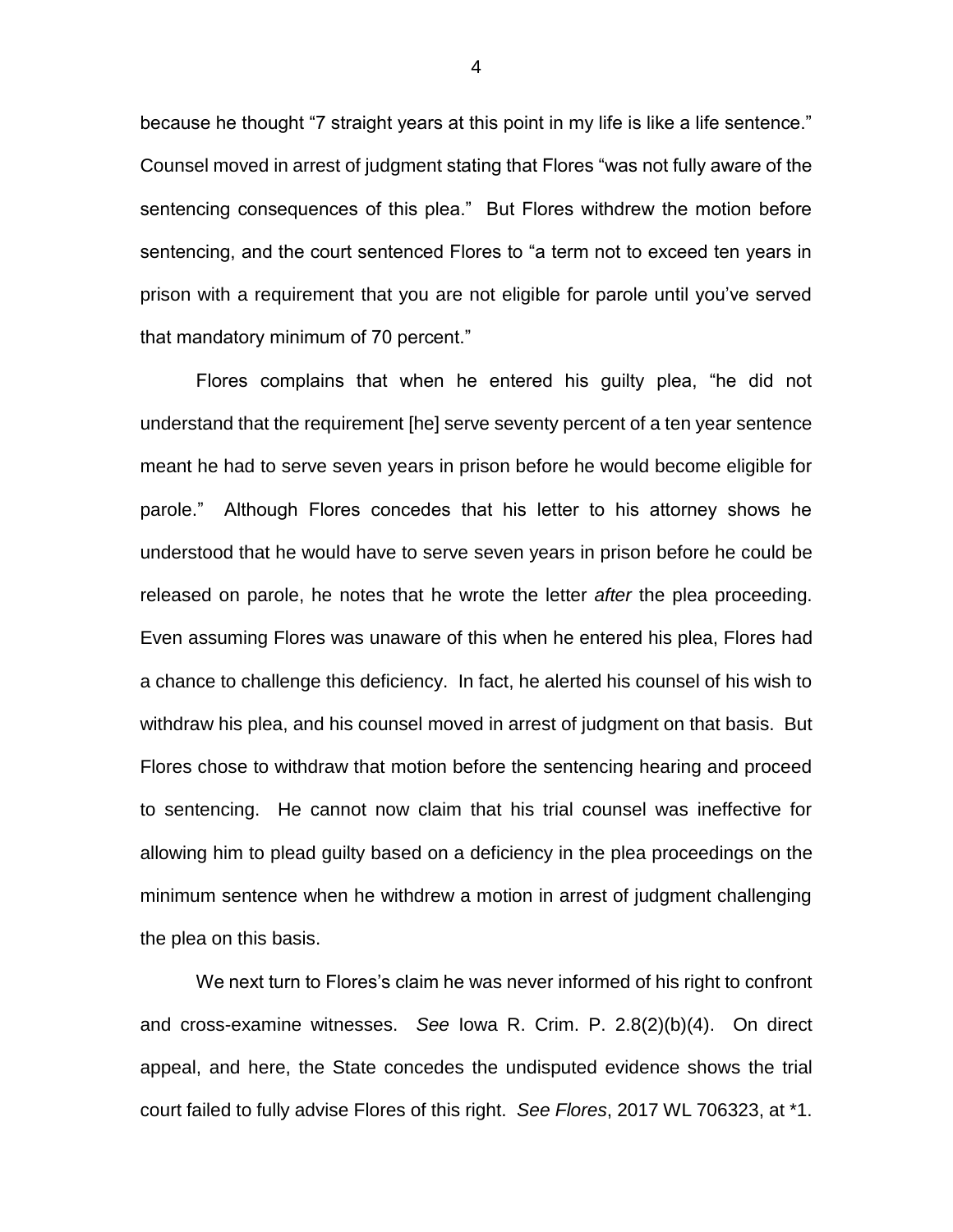Flores argues he was prejudiced by this failure because a witness could testify about his drinking and level of intoxication before the robbery occurred. The PCR court denied Flores's claim after determining Flores could not show he was prejudiced by this failure because "[n]othing in the record indicates that witness . . . would have mitigated the State's evidence." The PCR court found the witness's testimony would have been cumulative to Flores's own testimony. It also noted that Flores and his attorney "had already considered and rejected an intoxication defense," which the court found to be a wise decision given the slim chance Flores had at success using such a defense based on the evidence of Flores's specific intent. That evidence shows Flores passed a note to a bank teller on which he had written, "This is a bank robbery. Put the money in the bag. I have a gun so don't do nothing stupid." Given the evidence of his specific intent to commit a theft, we agree that Flores has failed to show prejudice.<sup>2</sup>

Finally, we address Flores's claim that his trial counsel was ineffective by failing to advise him of a bill passed by the Iowa House of Representatives four days before the March 2016 plea hearing, which he believes would have led to a lesser sentence. Flores acknowledges that the law did not take effect until after his sentencing. He argues that if counsel had informed him of the possible change in the law, he could have continued his proceedings until after July 1, when the new law went into effect.

 $\overline{a}$ 

 $2$  Flores argues in the alternative that counsel's breach caused structural error. *See Arizona v. Fulminante*, 499 U.S. 279, 310 (1991). Flores never raised this argument before the PCR court and has therefore failed to preserve it for our review. *See Goode v. State*, 920 N.W.2d 520, 526 (Iowa 2018) (noting "we do not address issues presented on appeal for the first time").